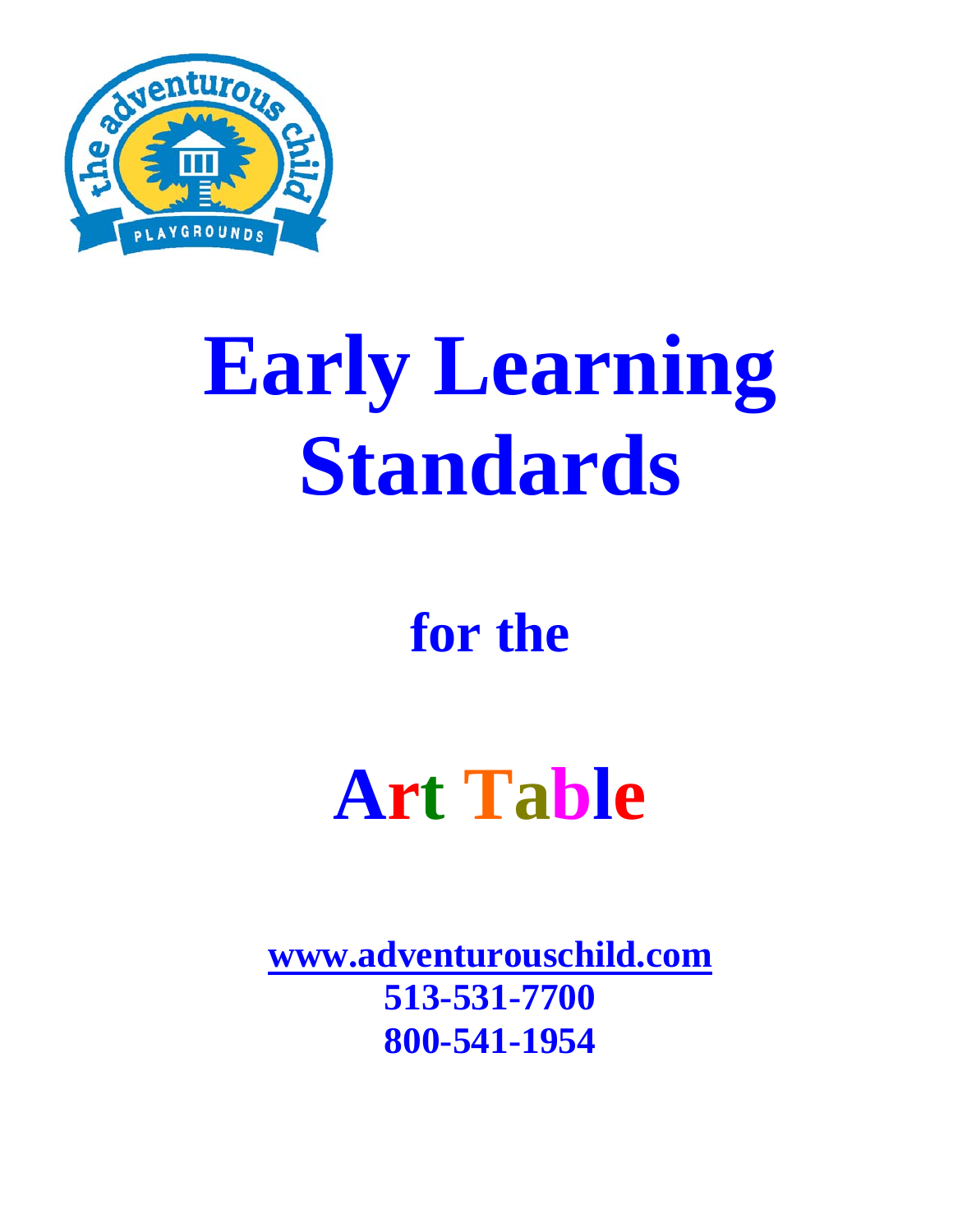#### **Art Table**

#### **Early Learning Content Areas that apply to using The Adventurous Child Art Table:**

- English/Language Arts
- **Mathematics**
- Science
- Social Studies
- **Physical Education and Health**
- **Visual Arts**

#### **This is what the children are learning when they use the Art Table:**

#### English/Language Arts

#### **Reading: Word Recognition, Fluency, and Vocabulary Development – Vocabulary and Concept Development**

Use new vocabulary learned from experiences.

#### **Writing: Writing Process – Organization and Focus**

- Draw pictures and scribble to generate and express ideas.
- Write using pictures, letters, and words.
- Use writing or symbols to share an idea with someone.
- Use known letters or approximations of letters to represent written language.

#### **Writing: Writing Application – Different Types of Writing and Their Characteristics**

- Draw name or a message on a card or picture.
- Represent action with drawing.

#### **Writing: Writing Conventions – Handwriting and Spelling**

- Combine strokes and shapes to represent letters.
- Use correct grasp of writing tool.

#### **Mathematics**

#### **Algebra and Functions: Finding Patterns and Relationships**

- Reproduce simple AB patterns of concrete objects.
- **Predict what comes next when shown a simple AB pattern of concrete objects.**

#### **Geometry: Recognizing Common Geometric Shapes and Using Directional Words**

- Copy a vertical and horizontal line.
- Imitate drawing a cross.
- Copy circles, squares, triangles, and rectangles.

#### **Science**

#### **Scientific Thinking – Shapes and Symbolic Relationships**

- Identify, copy, extend, and create patterns with objects and in drawings.
- **Participate in activities using materials with a variety of shapes and patterns.**

#### **Environments – The Physical Setting**

**Participate in activities using materials with a variety of properties (e.g., color, shape,** size, name, type of material).